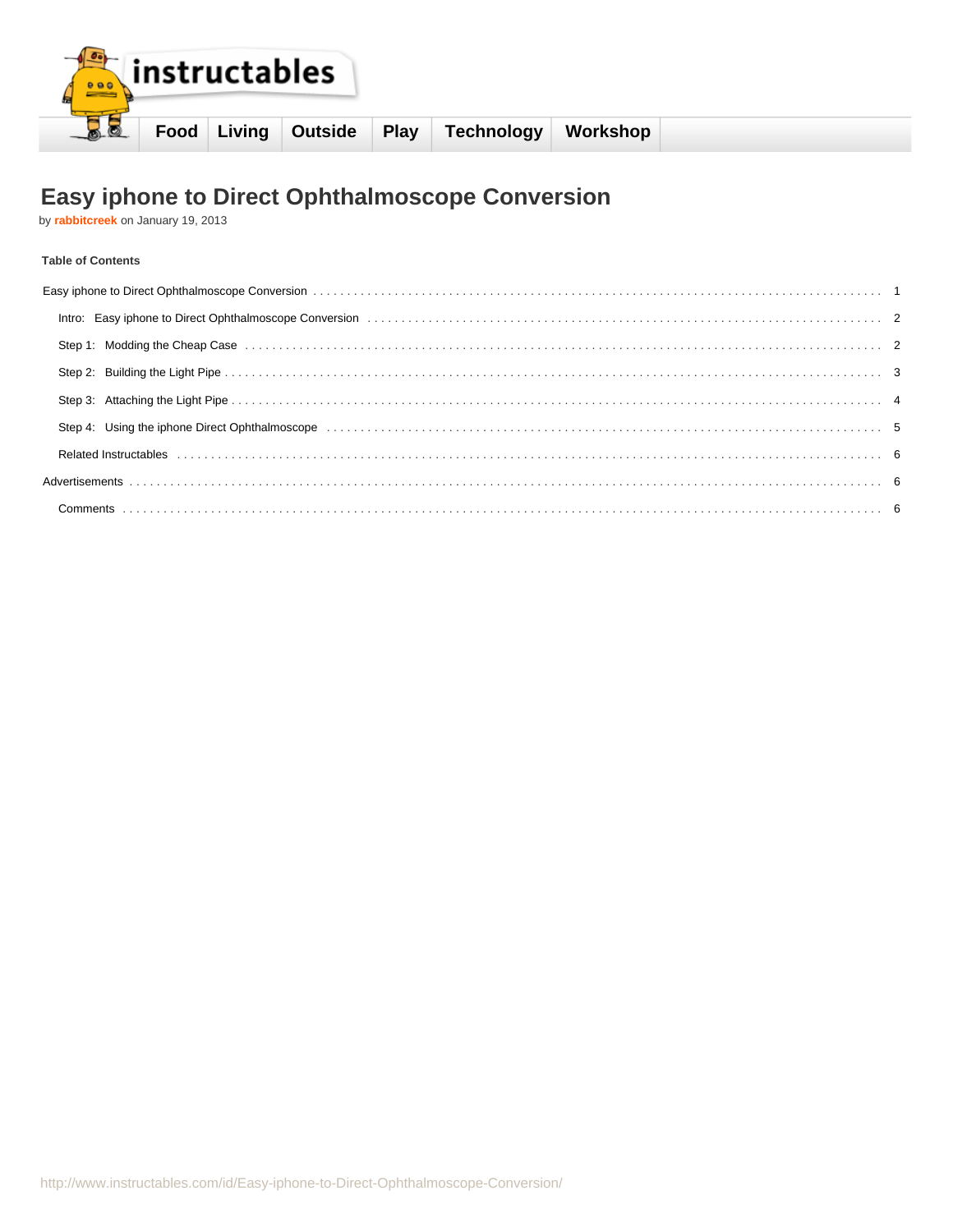#### <span id="page-1-0"></span>**Intro: Easy iphone to Direct Ophthalmoscope Conversion**

I have taught a lot of Medical Students and PA students over the years and dread the requirement that they purchase a direct ophthalmoscope for their studies--it is expensive and not very handy instrument that doesnt lead to many "Dr House" style moments in their lives. The otoscope is another matter, but for an eye exam a couple things become obvious very quickly--you cannot see much of anything through a undilated pupil and when you dilate what you see is of little importance. But the requirement for physical examination must be honored. (The new scopes from welch-allen with the bellows do give great views by the way...but the price...!) So I have devised a cheap alternative that gives great video views with your old iphone. Cheap meaning about 10 bucks. It wont work through undilated pupils just like the real thing but works great with a little Tropicamide and Phenylephrine drops just like the real thing. The trick with using the iphone is to get the LED, normally a few millimeters lateral to the lens, to align with the lens through a fiberoptic light guide. This allows the light to become coaxial with the view through the pupil. It also works well as an indirect ophthalmoscope too.



#### **Step 1: Modding the Cheap Case**

Find yourself a cheap hard plastic snap in single piece case on the internet--it should be a couple mm thick. I got mine for a couple of bucks. The hard plastic seems to enable the use of epoxy to stick to them which is nice. To make it easy to slide in and slide off of your phone you should slice off the bottom half leaving the top intact with the oblong Lens/LED window intact. You can do this with a bench band saw or any other method you choose. The opening over the LED has to accommodate a neoprene washer that will sit just centered over the LED but not obscure the lens opening. You may have to slightly enlarge the case window opening to accommodate it loosely and allow perfect alignment with the LED. Place your Iphone in the truncated case and inspect that the washer will center well in the opening. Do not worry if it is loose as you will be gluing this in place. If a portion of the washer extends over the lens area truncate it off with a sander. I got these from Loews they are called "sealing washers #8" and have an aluminum washer with a bonded neoprene core which works well to seal the light and align the glass fibers. Place a piece of clear plastic tape over your iphone lens area and replace back into case--this will allow you to glue the neoprene washer in place in perfect alignment while not getting excess glue on your lens. Center the washer over the LED and epoxy it to hold it in position.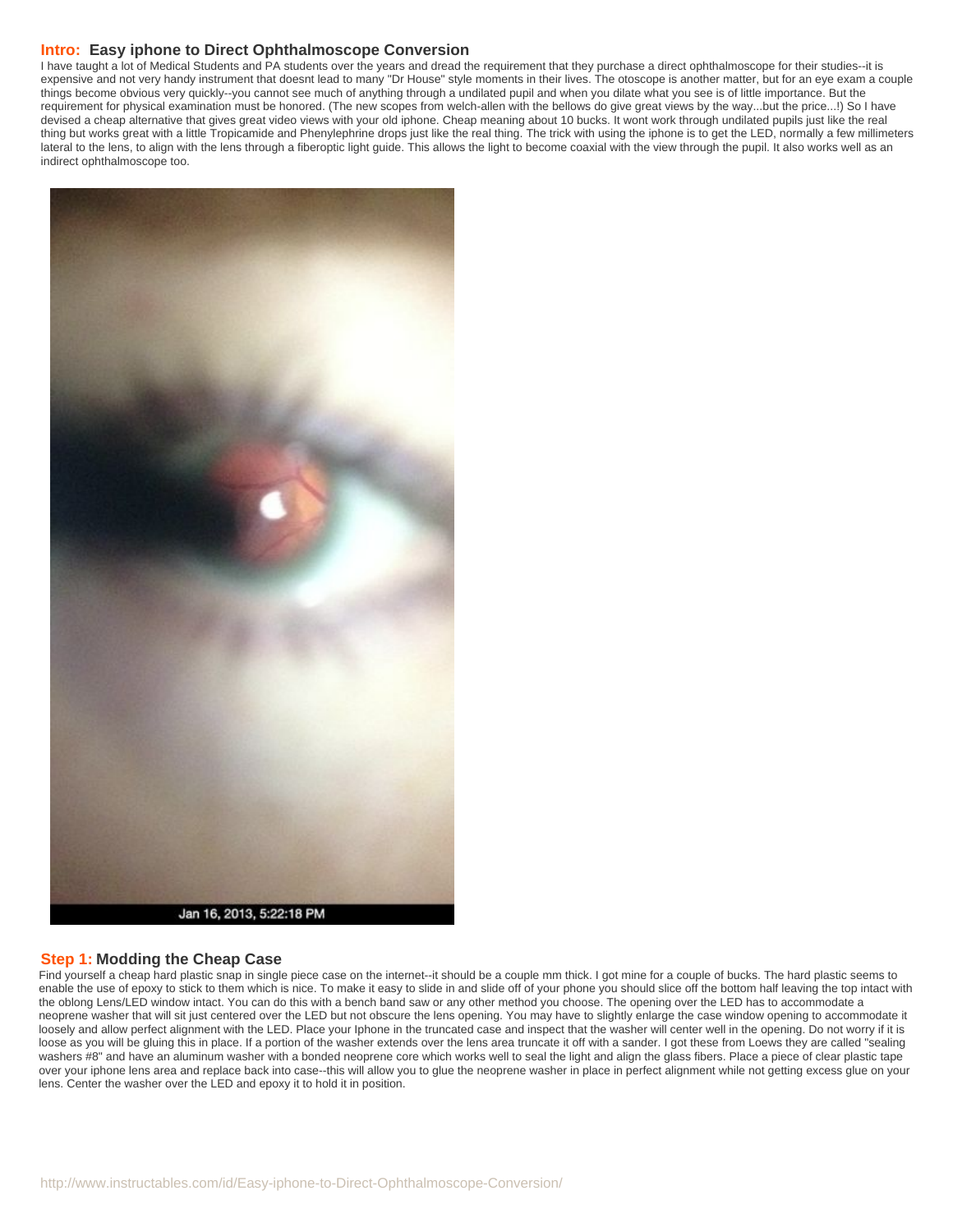<span id="page-2-0"></span>

### **Step 2: Building the Light Pipe**

Go to Surplus Shed on the web and buy some cheap glass fiberoptic leads. I found some thin diameter ones that easily come apart and get you the loose fibers. I cut these with a wire cutter and it seems to work ok. The glass fibers are loose in these bundles and allow you to work with them very easily. I made my light pipe about 1/2 inch long but it could have been shorter and still worked. Find a package of heat shrink tubing from the electrical section of Loews (3/32-3/64) and cut it to 1/2 inch length. Cut your glass fibers longer than this so you can trim it later. Cut a equal length section of 20 G wire. The piece of wire is added to the light pipe to supply enough stiffness to keep the light pipe in position. Fill the heat shrink with glass fibers and your piece of 20G wire until nearly full. Apply a fine soldering iron tip to the outside of the bundle to shrink it solid. Trim off the ends smoothly with a wire cutter. You now have your malleable light pipe.

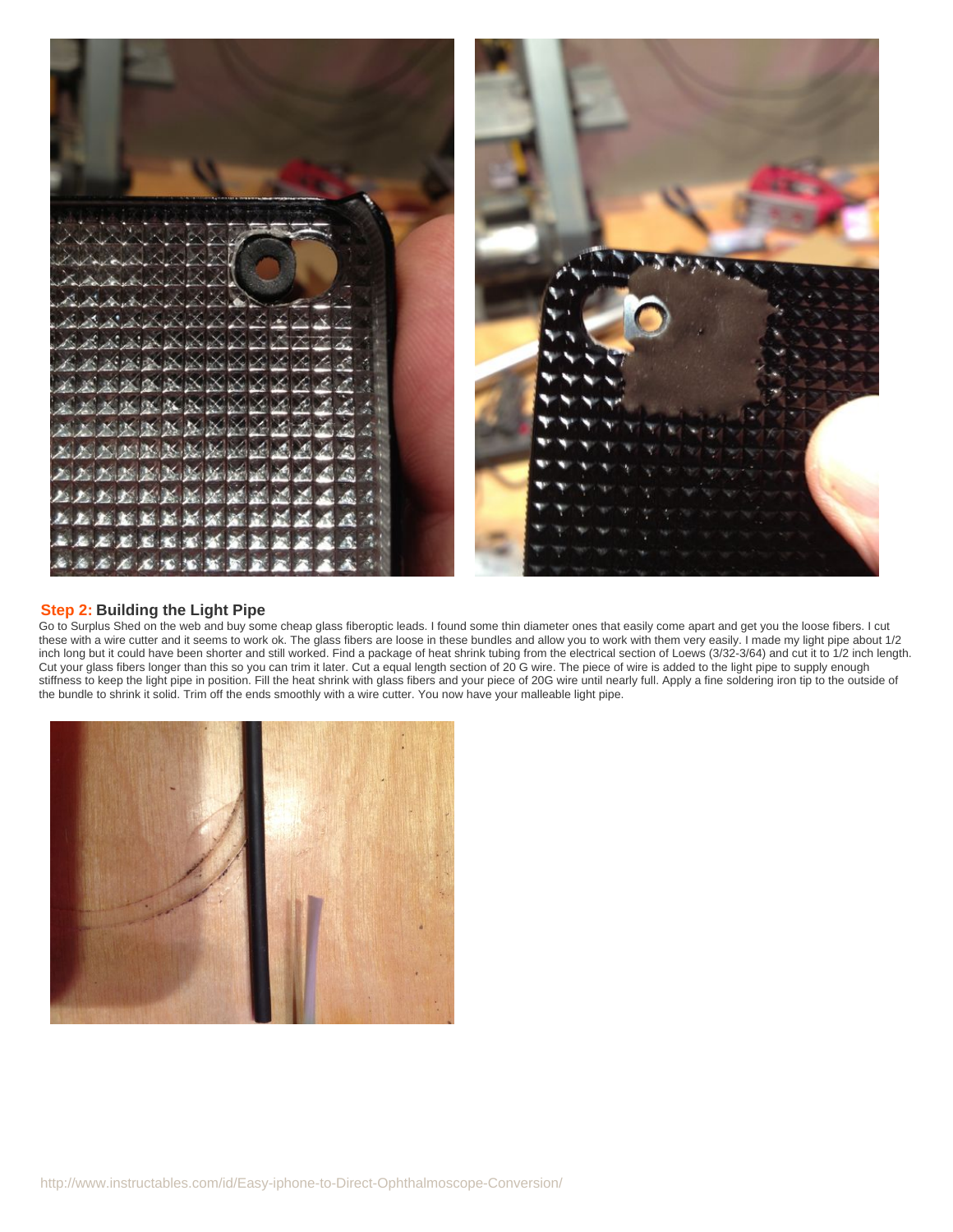<span id="page-3-0"></span>



#### **Step 3: Attaching the Light Pipe**

With your protective tape on and the LED turned on place your light pipe in the neoprene washer hole and align it until you get the maximum amount of light through the pipe. Use some gel super glue to hold this in place in the washer hole. Remove the iphone from the case. Mix more epoxy --I use JB Fast set (it seems to stick well to these surfaces) and epoxy the light pipe solidly into position on the case.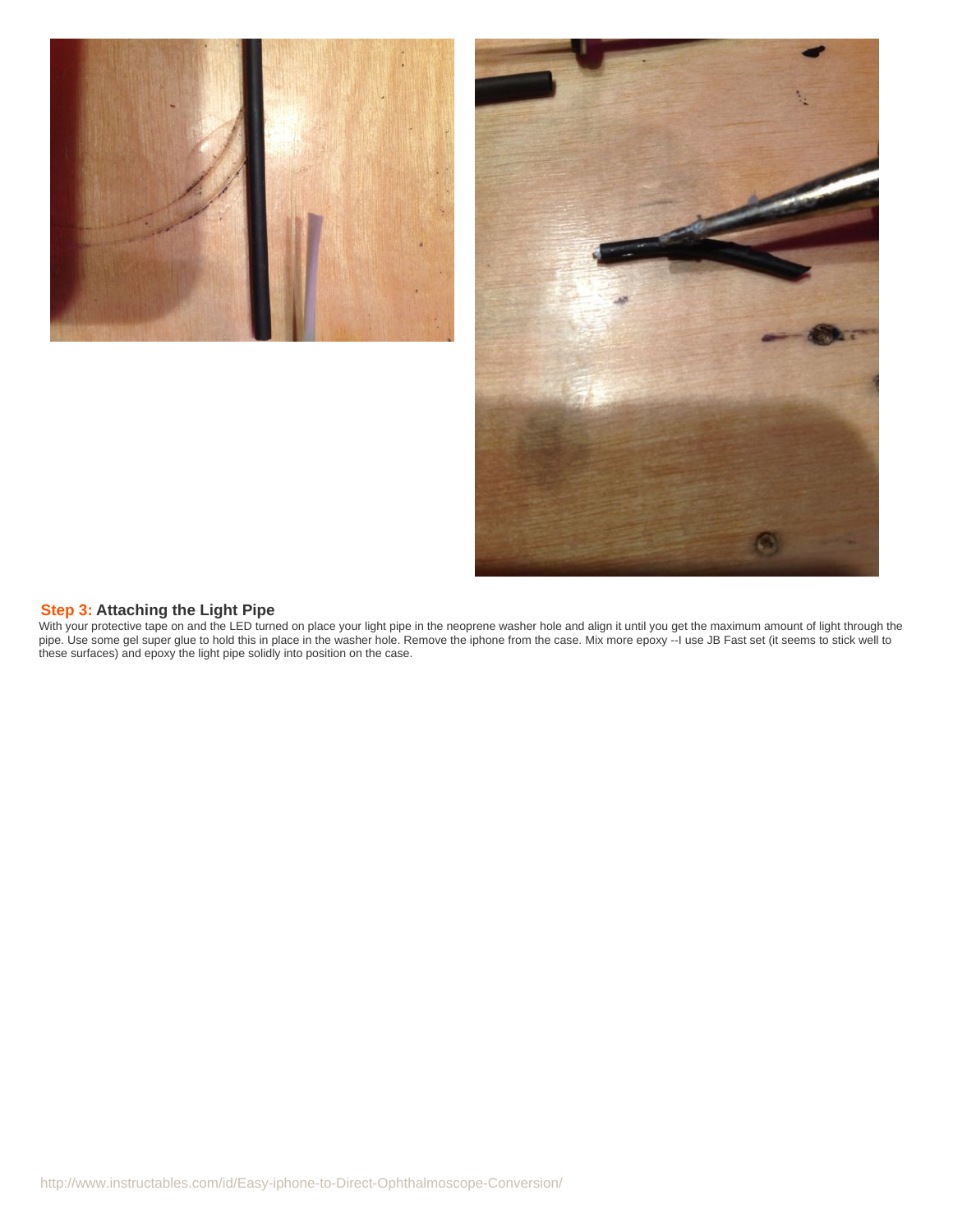<span id="page-4-0"></span>





## **Step 4: Using the iphone Direct Ophthalmoscope**

Dilate your patient (or your cat or housemate) with neosynephrine 2.5% and tropicamide--standard drops used for any dilated exam. The light pipe must be bent to merge into the lens view and provide light down the axis of the camera. Dont bend it too much at first and experiment with your view. Approach your subject with the video on and LED light illuminated. I have found Procamera (App Store) works well for this as it allows digital zoom which makes the image much bigger and allows positioning of the focus and exposure on the retina which is necessary for a good image. Just like the direct ophthalmoscope it has the same limitations of very magnified view. The optic nerve can be seen in great detail but peripheral features not so well. Have a great time if you build it and stay tuned for the otoscope--same principal but with auxiliary lens.